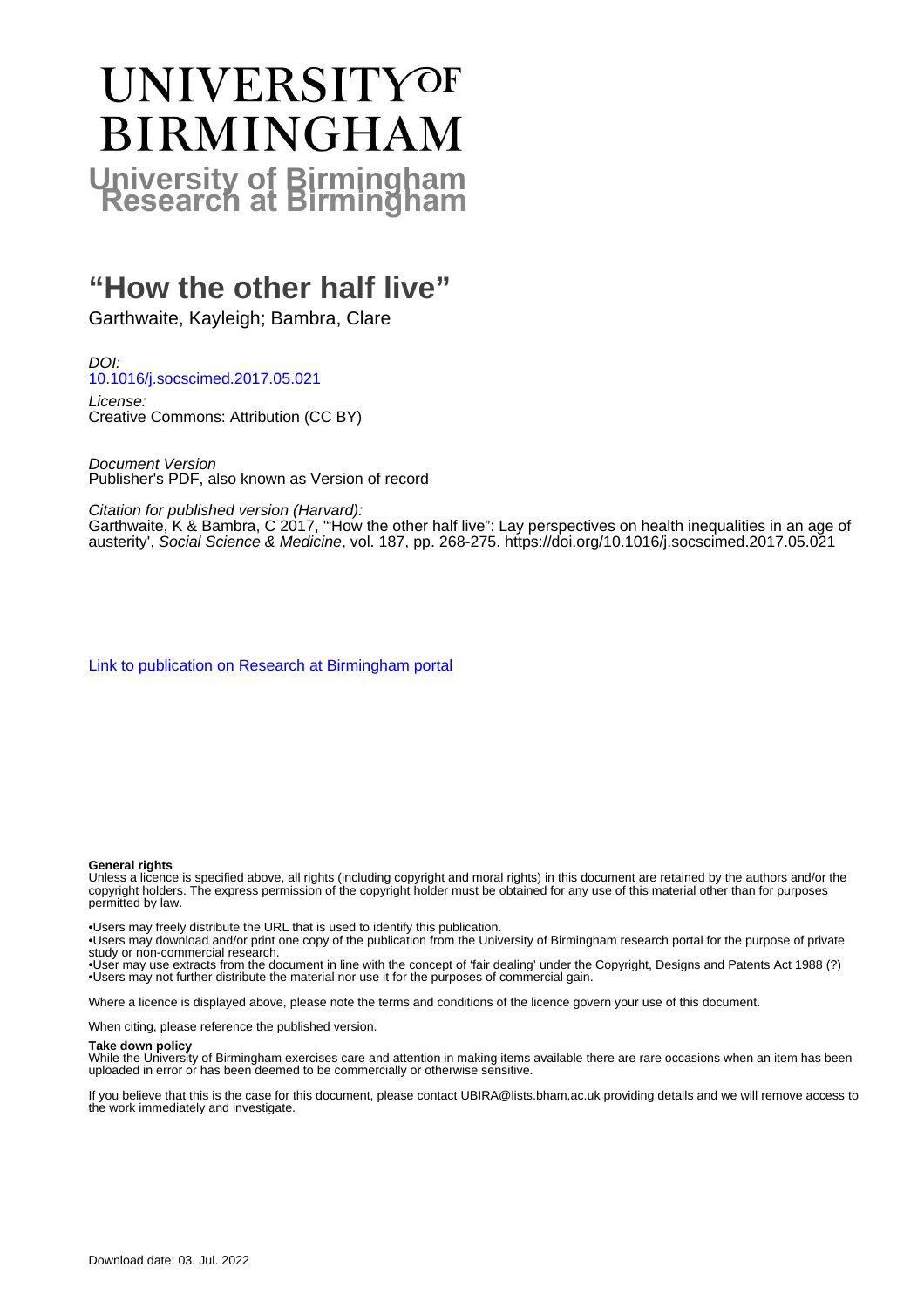#### [Social Science & Medicine 187 \(2017\) 268](http://dx.doi.org/10.1016/j.socscimed.2017.05.021)-[275](http://dx.doi.org/10.1016/j.socscimed.2017.05.021)

Contents lists available at [ScienceDirect](www.sciencedirect.com/science/journal/02779536)



Social Science & Medicine

journal homepage: [www.elsevier.com/locate/socscimed](http://www.elsevier.com/locate/socscimed)

## "How the other half live": Lay perspectives on health inequalities in an age of austerity



### Dr. Kayleigh Garthwaite, PhD \* , Clare Bambra, PhD Professor

Institute of Health & Society, Newcastle University, Baddiley-Clark Building, Richardson Road, NE2 4AX United Kingdom

#### article info

Article history: Received 7 December 2016 Received in revised form 4 May 2017 Accepted 8 May 2017 Available online 10 May 2017

Keywords: United Kingdom Health inequalities Lay perspectives Fatalism Ethnography Austerity Behaviour

#### **ABSTRACT**

This paper examines how people living in two socially contrasting areas of Stockton on Tees, North East England experience, explain, and understand the stark health inequalities in their town. Participants displayed opinions that fluctuated between a variety of converging and contrasting explanations. Three years of ethnographic observation in both areas (2014-2017) generated explanations which initially focused closely on behavioural and individualised factors, whilst 118 qualitative interviews subsequently revealed more nuanced justifications, which prioritised more structural, material and psychosocial influences. Findings indicate that inequalities in healthcare, including access, the importance of judgemental attitudes, and perceived place stigma, would then be offered as explanations for the stark gap in spatial inequalities in the area. Notions of fatalism, linked to (a lack of) choice, control, and fear of the future, were common reasons given for inequalities across all participants. We conclude by arguing for a prioritisation of listening to, and working to understand, the experiences of communities experiencing the brunt of health inequalities; especially important at a time of austerity.

© 2017 The Authors. Published by Elsevier Ltd. This is an open access article under the CC BY license [\(http://creativecommons.org/licenses/by/4.0/](http://creativecommons.org/licenses/by/4.0/)).

#### 1. Introduction

Considerable research attention has been paid to identify and explain how health and place interrelate, and the resultant impact upon health inequalities ([Bambra, 2016;](#page-7-0) [Bernard et al., 2007;](#page-7-0) [Curtis](#page-7-0) [and Rees Jones, 1998; Macintyre et al., 2002; Sloggett and Joshi,](#page-7-0) [1994](#page-7-0); amongst others). Geographical research has been dominated by the debate between compositional (population characteristics of people living in particular areas including demographic, health behaviours and individual-level socio-economic status) and contextual (area-level factors including the social, economic and physical environment) explanations. This academic debate - about the causes and complexities of geographical inequalities in health could benefit from lay perspectives on health and place and the causes of health inequalities particularly from people living in the most and least deprived communities.

To date, research by [Popay et al. \(2003\), Macintyre et al. \(2005\)](#page-8-0) and [Davidson et al. \(2006, 2008\)](#page-7-0) has examined lay perspectives in socio-economically contrasting areas of cities across northern England and Scotland. Other studies (such as [Blaxter, 1983, 1997;](#page-7-0)

E-mail address: [kayleigh.garthwaite@newcastle.ac.uk](mailto:kayleigh.garthwaite@newcastle.ac.uk) (K. Garthwaite).

[Parry et al., 2007; Mackenzie et al., 2016](#page-7-0)) have examined the perspectives of people living in the most deprived areas. These studies have employed mixed methodologies, including surveys, focus groups, and in-depth interviews; ethnographic research which explores the everyday lived realities of health inequalities is notably absent. [Davidson et al. \(2008: 168\)](#page-7-0) have recognised this gap in the literature, and noted how "even fewer studies have specifically focused on the relationships between the types of place people reside in, and their experiences of, and attitudes to, health inequalities". [Mackenzie et al. \(2016\)](#page-8-0) evidence not only material factors, but also explanations of the interplay between power and politics, with an explicit focus on how behavioural explanations can be integrated into such explanations.

This paper, in keeping with Popay [\(Popay et al., 2003](#page-8-0)), Macintyre ([Macintyre et al., 2005](#page-8-0)), and [Davidson et al \(2006, 2008\),](#page-7-0) directly explores the lived experience of- and perspectives on-geographical inequalities in health of people from socio-economically contrasting areas. Following [Backett \(1992: 257\)](#page-7-0) in her research into lay health moralities in middle class families, the key purpose of this study was to "develop understandings of how beliefs and behaviours which may have implications for health are part of the fabric of daily life". In particular, this study focused upon people's everyday awareness and understanding of living in a place with \* Corresponding author.<br>Figure 1.1 And the severe health inequalities, and to question how this might be

<http://dx.doi.org/10.1016/j.socscimed.2017.05.021>

0277-9536/© 2017 The Authors. Published by Elsevier Ltd. This is an open access article under the CC BY license ([http://creativecommons.org/licenses/by/4.0/\)](http://creativecommons.org/licenses/by/4.0/).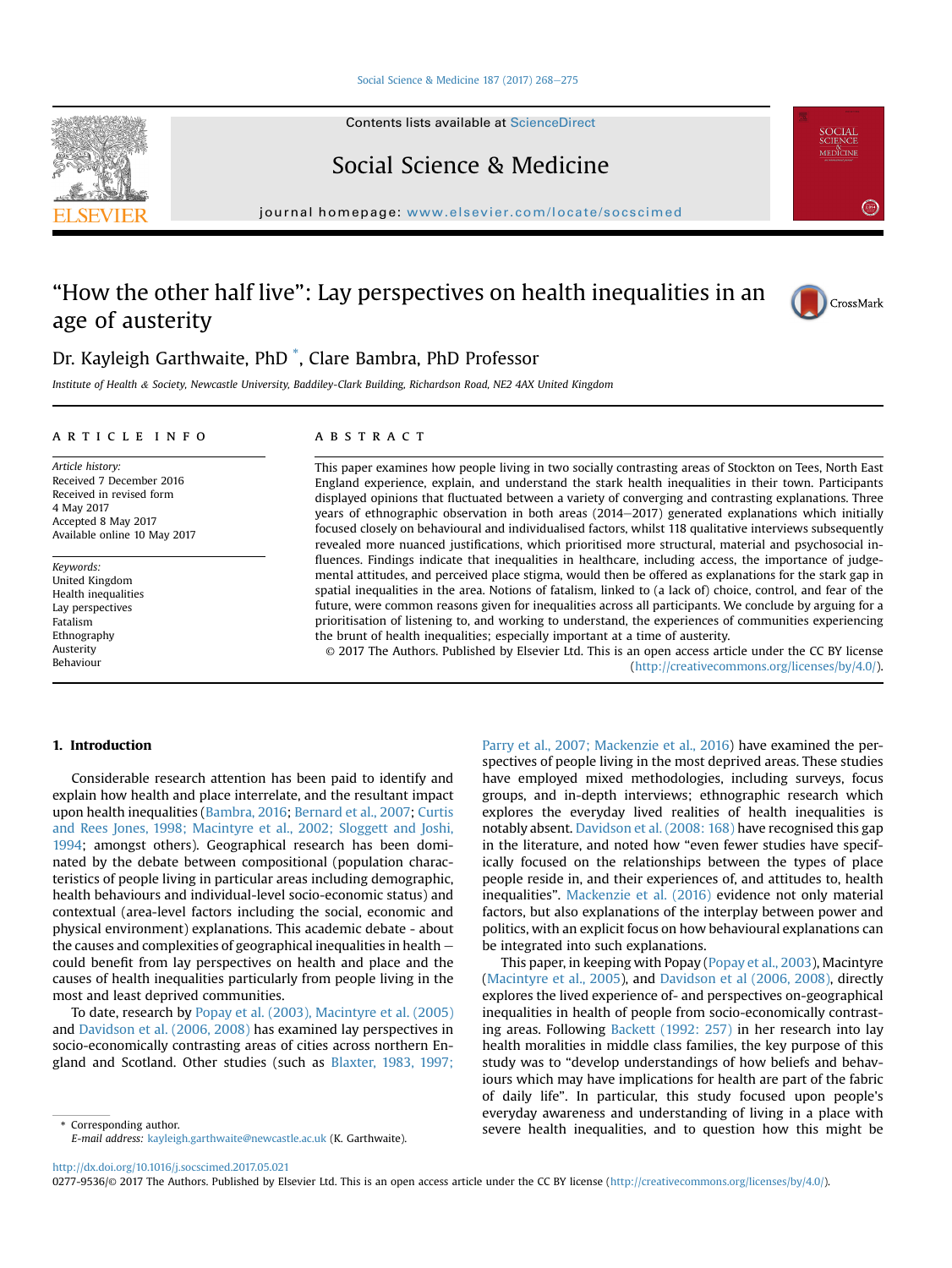affected at a time of austerity. As such, it is one of the first studies to examine lay perspectives on health inequalities during austerity.

#### 1.1. Geographical inequalities in health

Neighbourhoods that are the most deprived have worse health than those that are less deprived  $-$  and this follows a spatial gradient with each increase in deprivation resulting in a decrease in average health. In England, the gap between the most and least deprived areas is 9 years average life expectancy for men and around 7 years for women. As noted earlier, geographical research has tried to explain these differences through looking at compositional and contextual factors  $-$  and their interaction [\(Cummins](#page-7-0) [et al., 2007](#page-7-0)).

The compositional explanation asserts that the health of a given area is the result of the characteristics of the people who live there in terms of demographic [age, sex and ethnicity], health-related behaviours [smoking, alcohol, physical activity, diet, drugs] and socio-economic [income, education, occupation]) factors. There is an extensive literature linking socio-economic status to health: people with higher occupational status (e.g. professionals such as teachers or lawyers), education or income have better health outcomes than non-professional workers (e.g. manual workers), or those with lower levels of education or income. Health follows a social gradient  $-$  the higher the social position, the better the health. Health inequality is therefore not an issue just of poverty, but is related to economic inequality more widely [\(Wilkinson and](#page-8-0) [Pickett, 2010\)](#page-8-0).

The literature suggests that there are several interacting pathways linking individual-level socio-economic status and health: behavioural, material, psychosocial, and life course ([Bartley, 2004\)](#page-7-0). The 'materialist' explanation argues that it is income-levels and what a decent or high income enables compared to a lower one such as access to health-benefitting goods and services (e.g. health care access, schools, transport, social care) and limiting exposures to particular material risk factors (e.g. poor housing, inadequate diet, physical hazards at work, environmental exposures). The 'behavioural-cultural' theory asserts that the causal mechanisms are higher rates of health-damaging behaviours in lower socioeconomic groups  $-$  which may be more culturally acceptable amongst lower socio-economic groups. The 'psychosocial' explanation focuses on the adverse biological consequences of psychological and social domination and subordination, superiority and inferiority. The 'life course' approach combines aspects of the other explanations, thereby allowing different causal mechanisms and processes to explain the social gradient in different diseases. It also highlights the role of the accumulation of disadvantage over the 'life course'  $-$  combining the amount of time different people have spent in more/less disadvantaged circumstances.

The contextual approach instead focuses on the health effects of the economic, social, physical and political environment of a place, arguing that regardless of individual factors, where you live also matters ([Bambra, 2016](#page-7-0)). Health promoting environments are more likely to be found in affluent as compared to deprived areas. Areaeconomic factors that influence health include area poverty rates, unemployment rates, wages, and types of employment in the area. Social place-based factors include opportunity structures and collective social functioning and practices - the services provided (publicly or privately) to support people in their daily lives as well as the reputation and history of an area as well as local cultures ([Macintyre et al., 2002](#page-8-0)). In terms of the physical environment, there is a sizeable literature, for instance, on the positive health effects of access to green space [\(Mitchell and Popham, 2007](#page-8-0)), as well as the negative health effects of brownfield or contaminated land ([Bambra et al., 2014\)](#page-7-0) as well as air pollution ([Stafford and McCarthy,](#page-8-0)

[2006\)](#page-8-0) or neighbourhood regeneration [\(Egan et al., 2015\)](#page-7-0). Compositional and contextual factors though are not separate phenomena: they interact and shape one another ([Cummins et al., 2007](#page-7-0)).

This paper examines whether and how lay perspectives reflect these contextual and compositional theories of geographical inequalities in health.

#### 1.2. Austerity and health inequalities

Although spatial inequalities in health within the UK have been much discussed, there is less empirical assessment of the effects of the current programme of austerity on these inequalities ([Pearce,](#page-8-0) [2013\)](#page-8-0) - manifested as large-scale cuts to central and local government budgets, as well as an NHS funding freeze and cuts to welfare services and benefits ([Bambra and Garthwaite, 2015](#page-7-0)). However, recent (primarily quantitative) research has indicated that austerity and welfare reforms are having adverse effects on the most vulnerable in society. In their study on self-harm, [Barnes et al.](#page-7-0) [\(2016:](#page-7-0)1) reported that "economic hardships resulting from the recession and austerity measures accumulated or acted as a 'final straw' to trigger self-harm". They emphasised that "changes in welfare benefits may have contributed" to this rise (2016: 132). [Niedzwiedz et al. \(2016\)](#page-8-0) found that reductions in spending levels or increased conditionality may adversely affect the mental health of disadvantaged social groups. Highest levels of foodbank use have occurred where there have been the highest rates of benefit sanctioning, unemployment, and cuts in central welfare spending ([Loopstra et al., 2015](#page-8-0)).

Accompanying austerity measures and ongoing reforms to the social security system is a dominant narrative that characterises people living on a low income as 'feckless', lacking in aspiration, and engaging in poor lifestyle choices [\(Garthwaite, 2016a](#page-7-0)), which can lead to stigma, a worsening of already poor mental health and the risk of widening health inequalities ([Hatzenbuehler et al., 2013;](#page-8-0) [Scambler, 2006](#page-8-0)). [Pearce \(2013: 1922\)](#page-8-0) has emphasised an (arguably surprising) lack of attention on this issue from a geographical perspective:

"whilst there is a voluminous literature evaluating the role of various forms of discrimination in understanding health and inequalities, geographical accounts of discrimination have been thin on the ground."

Pearce observes how austerity measures evident in the UK, as well as other European countries, will undoubtedly have implications for health inequalities which are yet to be experienced or documented. Making a link between this process and stigma production, Pearce argues that "one of the likely implications of reducing investment into communities with a multitude of social problems is that such places will become increasingly stigmatised, which is likely to be detrimental to the health of local residents" (2013: 1924). This research project is situated at this nexus, and the findings reported here will draw attention to the relationship between place, health inequalities, and austerity through the lay perspectives of those living in the most and least deprived areas of Stockton-on-Tees, the North East town with the largest health inequalities in England. This paper will therefore add to the health inequalities literature in terms of strengthening our understanding of lay perspectives and their relationship with existing theories, whilst being one of the first studies to examine lay perspectives in a period of austerity.

#### 1.3. Lay perspectives

The importance of lay knowledge has emerged as being central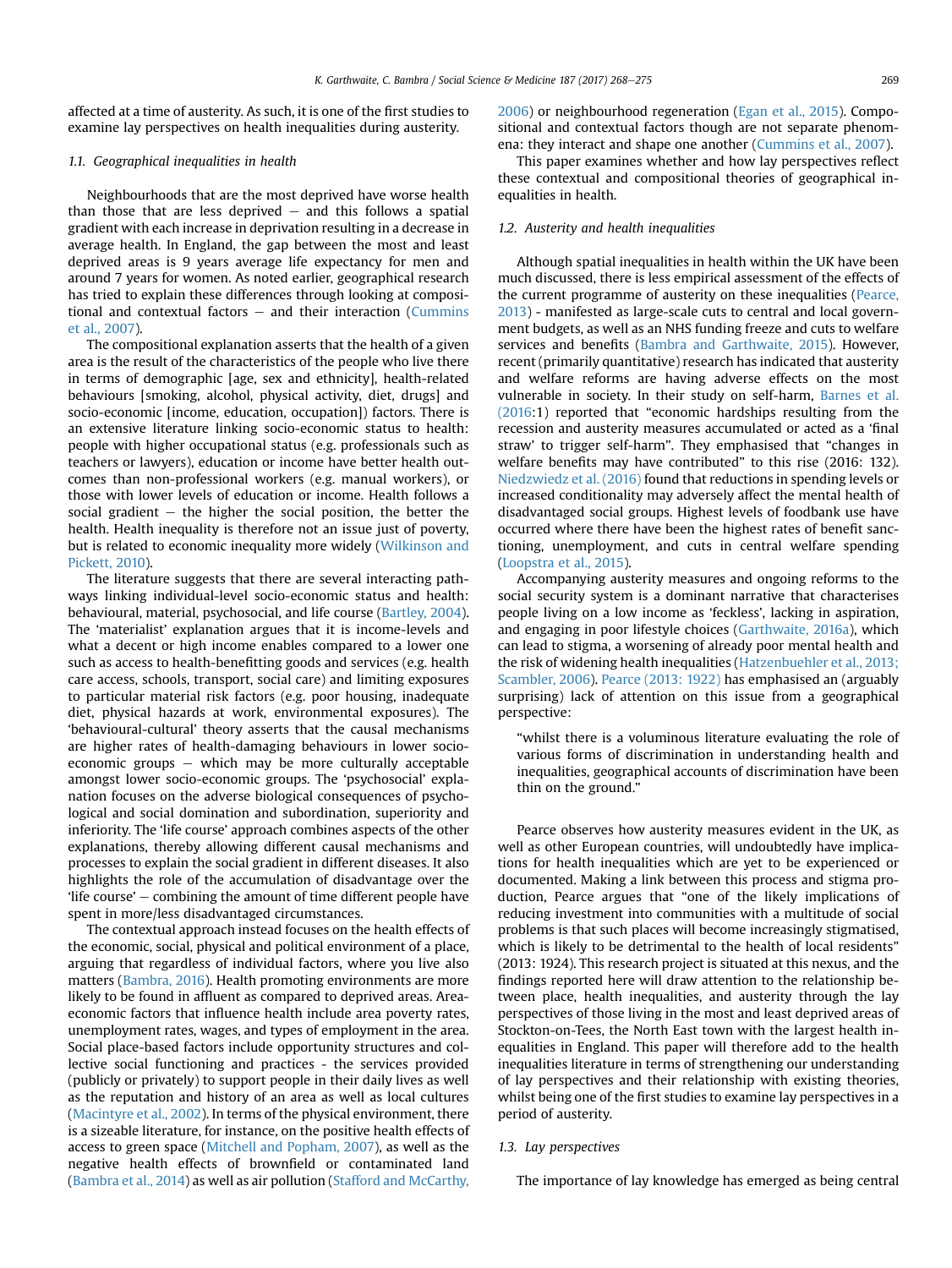to knowledge and understanding surrounding health inequalities ([Backett-Millburn et al., 2003; Blaxter, 1997; Davidson et al., 2006,](#page-7-0) [2008; Elliot et al., 2015; Macintyre et al., 2005; Popay et al., 1998,](#page-7-0) [2003](#page-7-0) amongst others). As [Davidson et al. \(2008: 1368\)](#page-7-0) and others ([Blaxter, 1997; Backett-Milburn et al., 2003; Macintyre et al., 2005\)](#page-7-0) have recognised, very few studies have directly explored lay understandings of the causes of health inequalities in general. Further, there has been even less attention dedicated to exploring the relationships between where people live, and their experiences of and attitudes towards - health inequalities, with a focus on lay understandings of health inequalities at a time of austerity being relatively absent (see [Mackenzie et al., 2016](#page-8-0) for a notable exception). Ethnographic methods have also been underutilised in this regard.

Using both quantitative and qualitative methodology, [Popay](#page-8-0) [et al. \(2003\)](#page-8-0) studied the views of people living in cities in the North West of England. The survey findings showed how people living in disadvantaged areas offered explanations which included both individualistic and structural factors, including an emphasis on the importance of 'place'. In contrast, findings from their qualitative interviews found people living in disadvantaged areas were reluctant to accept the notion of health inequalities between areas and social groups ([Popay et al., 2003](#page-8-0): 1). [Macintyre et al. \(2005:](#page-8-0) [314\)](#page-8-0) reported similar findings from analysis of a longitudinal postal survey in the West of Scotland. The studies by [Blaxter \(1983,](#page-7-0) [1997\)](#page-7-0) also found that people living in deprived areas were less likely to acknowledge the links between health and place and less likely to view the causes as material or environmental. [Davidson](#page-7-0) [et al. \(2008\)](#page-7-0) though found a greater acceptance of the existence of health inequalities. In terms of pathways, a recent review of 25 studies of lay understandings of area-level deprivation and health ([Smith, 2017](#page-8-0)) found that there is evidence of behavioural, material, and psychosocial factors in lay understandings of health and place. Several studies in this review found a clear understanding of the links between income, unemployment and health; other studies found that participants privileged behavioural factors (particularly smoking and alcohol) or environmental ones such as housing, crime, transport or services. The review though concluded that psychosocial pathways were the most prominent explanations linking area-level deprivation to mental health particularly social cohesion and local pride.

#### 2. Study design and methods

This article draws on data from 'Health Inequalities in an Age of Austerity: the Stockton-on-Tees study', a five year, mixed methods project examining localised health inequalities in an era of austerity in the town of Stockton-on-Tees, North East England. Stockton-on-Tees, has the highest geographical health inequalities within a single local authority in England both for men (at a 17.3 year difference in life expectancy at birth) and for women (11.4 year gap in life expectancy) [\(Public Health England, 2015](#page-8-0)). Stockton-on-Tees has a population of 191,600 residents (Census, 2011) and features high levels of social inequality, with some areas of the local authority having low levels of deprivation (e.g. Hartburn; Ingleby Barwick; Yarm) and others nearby characterised by high levels of deprivation (e.g. Town Centre; Hardwick; Port Clarence).

This article uses ethnographic methods and qualitative interviews. Studying health inequalities through ethnography allows people's lived experiences to be studied in everyday contexts, following a flexible research design, with participant observation and relatively informal conversations forming a central part of the research process. Undertaking participant observation of a particular place involves the researcher walking or driving through local places to observe social environments and happenings ([Pink et al.,](#page-8-0) [2010:](#page-8-0) 3). As such, routine daily activities across the two field sites were observed in public places that made seeking informed consent unfeasible. The researcher's casual conversations with residents in local places were included as non-verbatim data in observation notes.

The Town Centre ward is the most deprived in the borough, and is the 17th most deprived ward in England. The ward particularly experiences health, disability, and employment deprivation. 27.1% of economically active people are unemployed, and 10.2% are receiving out of work benefits. Only 22% of residents own a house; this is significantly lower than the borough average of 69%. The majority (53%) live in socially rented accommodation and 23% live in private rented accommodation. In the 2011 Census, 12% of people reported that they were in bad or very bad health, much higher than the borough average of 6.3%. 26.5% of people have a long-term health problem or disability, this is higher than the borough average of 19.0%. Poor quality housing, takeaway shops, convenience stores selling low quality food, betting and pawn shops, and a pub where all drinks cost  $\pounds$ 1, are all plentiful in the most deprived area. There has, however, been a recent £38 million regeneration of the High Street, which has been much discussed by participants throughout the research. Fieldwork in the Town Centre ward began in November 2013, with participant observation and interviews carried out in a Trussell Trust foodbank ([Garthwaite, 2016a\)](#page-7-0), Citizen's Advice Bureau, children and family centres, community centres, gardening clubs, cafes, and coffee mornings, alongside engagement with charities, events and services in the area.

From March 2014, participant observation began in Hartburn, the third least deprived out of the 26 in the borough, and one of the least deprived wards in England. The unemployment rate here is 5.1%, lower than the average for England and Wales of 7.6%, and the Stockton-on-Tees average of 9.6%. Only 1.2% of people in the Hartburn ward are receiving out of work benefits. 92% of residents own a house outright or are buying it with a mortgage; only 1% live in socially rented accommodation and 6% live in private rented accommodation, both are much lower than the borough averages of 17% and 13% respectively. 4.3% of people reported that they were in bad or very bad health, this is lower than the borough average of 6.3%, and 19.2% of people have a long-term health problem or disability. The area is characterised by manicured green space, flower beds, attractive period houses and independent businesses such as a delicatessen, a dog grooming parlour, and a florists. Observations and interviews here took place at coffee mornings, yoga classes, cafes, churches, mother and toddler meetings, a credit union, and community centres.

118 qualitative interviews were completed across both areas between 2014 and 2017, alongside detailed participant observation, field notes, documentary research, and photographic data. To ensure a varied sample, in-depth interview participants were sampled across these locations to include variation in age, gender, occupation, marital status. Participants were recruited by a mix of approaches - they were asked following ethnographic observation, and sometimes acted as gatekeepers with snowballing approaches used to recruit others. Topics covered during the in-depth interviews included (but were not limited to): area perceptions; health and health inequalities; austerity and welfare reform; social networks; community; employment; and social security benefits receipt. Interviews that were arranged to take place in people's homes were recorded and transcribed verbatim. The age range of the overall sample varied from 16 to 78 years old, and was almost equally split in terms of men and women. Ethnographic observations captured a wider age range.

Participation was voluntary, confidential, and secured by either verbal or written informed consent where possible. Interviews were transcribed verbatim and the transcripts produced included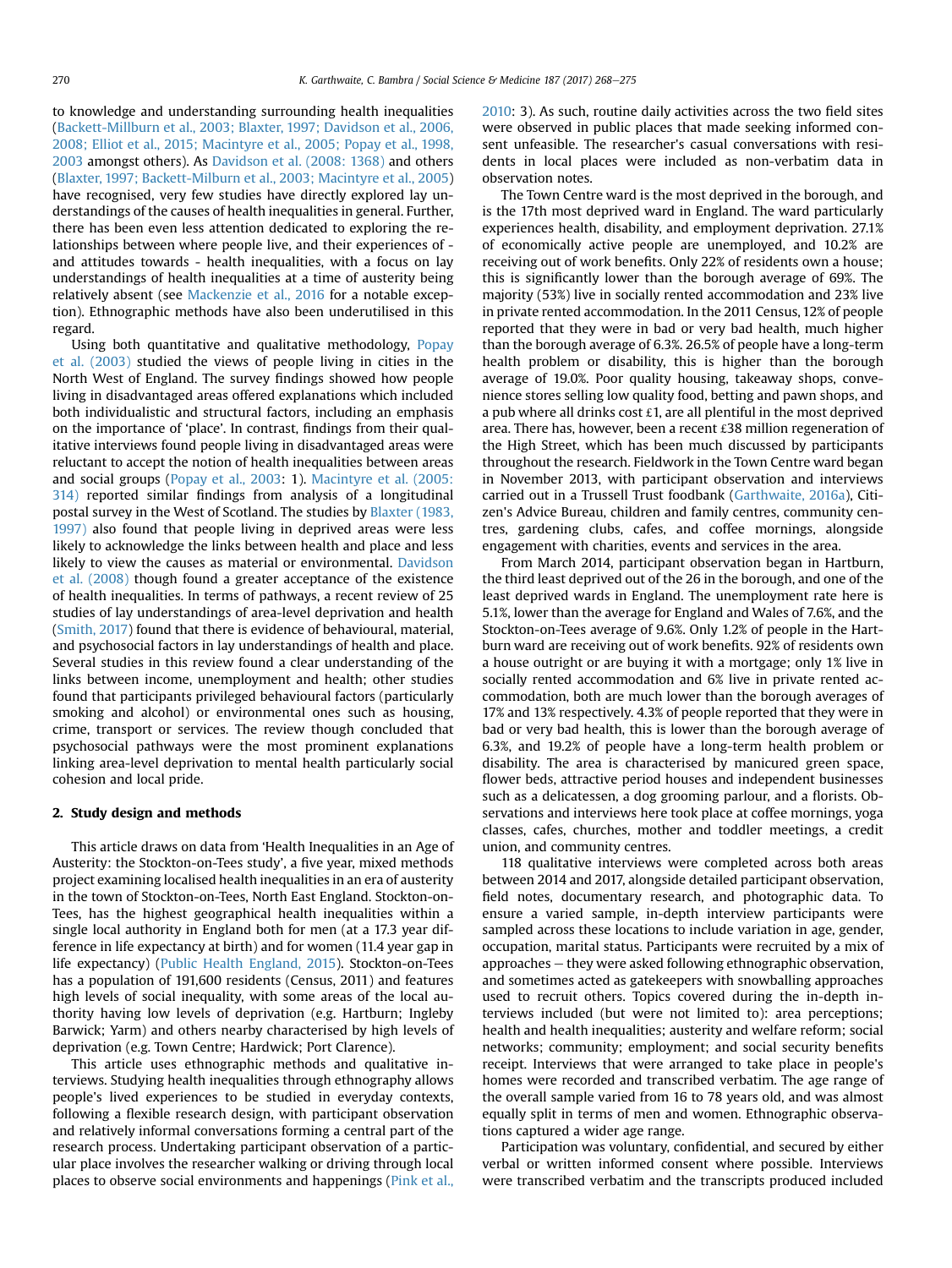references to both field notes made and photographs taken. Data were fully anonymised before transcripts were analysed thematically, using open coding to identify initial categories. Data was then further broken down into sub-themes, allowing us to compare and contrast data in a detailed manner. In this way, thematic content analysis was used to analyse the data and extract relevant relationships between study ethnographic observation and interview results. In this way participants' verbal accounts and non-verbal behaviours could be analysed and coded in one dataset to give a fuller picture. NVivo 10 software was used to facilitate and organise the analysis. The research was approved in advance by the Durham University Department of Geography Ethics Committee.

#### 3. Findings

#### 3.1. Converging and contrasting explanations

Conversations and observations in both the most and least deprived areas generated explanations which initially focused closely on behaviour and individualised factors, suggesting smoking, alcohol, and the consumption of unhealthy food were root causes of the gap in life expectancy within their area. In-depth interviews revealed more nuanced justifications, for both groups, which prioritised altogether more structural, material and psychosocial factors, such as income, housing, happiness, and community networks. These categories were neither separate nor distinct, and participants often displayed opinions that fluctuated between a variety of explanations. Following [Macintyre \(1997:](#page-8-0) [728\),](#page-8-0) participants distinguished between 'hard' explanations for inequalities  $-$  in other words, differences were completely accounted for by health damaging behaviours (smoking, poor diet, inappropriate use of health services  $etc.$ ) – and 'soft' explanations, which believe certain health damaging behaviours have a social class gradient which contributes to the gradient in ill health and early death.

Explanations that centred on behaviour and education were mostly found in the perspectives of people in the least deprived area, and particularly during ethnographic observation. This tended to be linked to the transmission of generational family values. Katie, 41, worked in marketing and lived in the more affluent suburb with her husband and two children. Katie placed an emphasis on the importance of cultural values and aspirations of education, but also accepts that the "odds are stacked against you" if you're living in one of the most deprived areas:

"You're talking a lot about [a] third generation of people who've never had a job. You learn from your parents, you learn your principles and values and everything. Everyone's looking for the fast and easy way round everything, it's just not realistic and they just forget about education. It goes right back to even at the beginning, if you're in a shit school and there's people with all different needs, the odds are stacked against you, and then if you're feeding your kids crap right at the beginning, it's like what's going on? So I can see why people aren't living longer, and like the smoking thing, I mean I've smoked and as soon as I found out I was pregnant I stopped, and now I wouldn't dream of it. But I suppose if you live where everybody is smoking around you, it's just what you do, isn't it?"

The following field notes extract identifies how fieldwork observations and conversations tended to centre on 'hard' (Macintyre) behavioural explanations:

#### 9th June 2015

It's my first day of the credit union that's been set up by some of the people I've come to know in Hartburn. Heather invited me into the back room for a coffee and offered to introduce me to the others who I don't know, who are looking fairly suspicious of me to be honest. I get sat next to a serious looking woman, Jennifer, and Kathyrn comes to join us and starts explaining about the project. Jennifer looked at me as if I was stupid and simply said: 'Well it's all about behaviour, isn't it?' She seemed horrified that a  $£1$  million grant was being used to investigate something that she believed could be explained away by faulty behaviour. I said obviously behaviour is part of the whole story, but actually isn't the major factor in the gap in life expectancy according to our survey findings  $-$  income, education, housing and quite frankly money are more important. She doesn't look convinced: 'I would imagine behaviour is the most important' she said, and turned around to talk to someone else.

In contrast to findings from [Popay et al. \(2003\)](#page-8-0) and [Macintyre](#page-8-0) [et al. \(2005\)](#page-8-0) though, participants in this study living in the most deprived areas also recognised that income, housing, and stress were all factors in explaining the severe health inequalities in Stockton-on-Tees. Glen, a chef working on a zero hours' contract, lived in a deprived area a couple of miles outside of the Town Centre. He believed the gap in life expectancy was linked to lower stress and higher income levels in the more affluent areas of town. Despite this, he also linked the difference to the behaviour and lifestyles of people living in the most deprived areas:

"I think it's cos them in Hartburn have jobs and they have loads of money. They've got good work and they've got good living. And I think some of these in the Town Centre they just go around getting drunk, being homeless. It's a lifestyle choice, it gets them out of it for a couple of days, y'know?"

Participants from the more-deprived areas in [Davidson et al.'s](#page-7-0) [\(2008\)](#page-7-0) study discussed how deprivation was 'written in the body' in terms of premature ageing. Our findings show that participants across both the most and least deprived areas recognised how poverty can impact upon peoples' health and bodies, physically and mentally. In an in-depth interview with Steph, 42, a welfare rights adviser who lived in one of the least deprived areas, she expressed her "shock" at how the combination of multiple traumatic incidences, such as bereavement, sexual abuse, domestic violence, and ill health, can impact upon people physically:

"I suppose you know anecdotally which areas have more concentrations of poor health but sometimes it shocks me how much it ages people. I think they look old, you can see it in their faces the way they are and I think that's sad. They tell me their date of birth and I think 'God you're my age', or a few years older and I think what is it that's so different about us, that we look so different? But then a lot of people I deal with, they've had not just one kind of traumatic thing happen to them, they might have had 2 or 3 things that would be almost kind of nobody I know in my friendship circle has had that happen to them, but that person has had like multiple".

Living in the least deprived area, Catherine, 65, initially spoke during ethnographic encounters of how smoking and obesity were key factors in explaining the large gap in life expectancy, but during an in-depth interview she also identified how psychosocial factors can play a role in explaining the health inequalities within the area: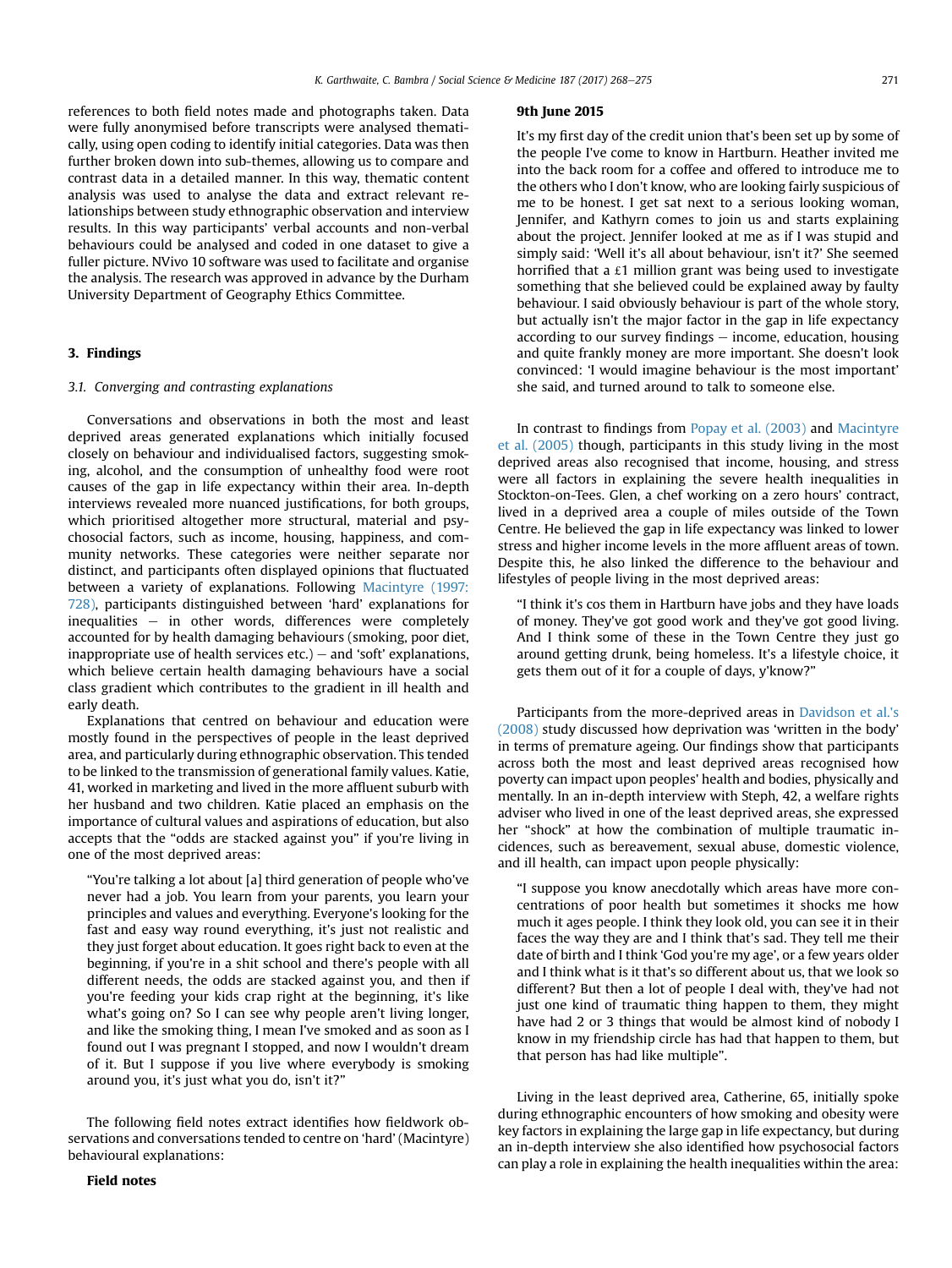"Smoking, obesity … but the overriding thing is that they don't seem happy. I really would say that the most notable thing is they're not going round with big smiles on their face, happy jolly people. They're miserable. So that would come back to the mental health issues, wouldn't it? It would wear you down".

The impact of these cumulative traumas can then further widen pre-existing health inequalities, and perhaps go some way to understanding ideas of fatalism, choice and hope that participants felt helped to explain the gap in life expectancy in Stockton-on-Tees.

#### 3.2. Fatalism, choice and opportunity in a time of austerity

Notions of fatalism, linked to (a lack of) choice, control, and opportunity, were common reasons given for inequalities across all participants, but more often from those living in the least deprived areas. Heather, 72, a trustee of various mental health and addiction charities, felt fatalism was key to explaining the gap in life expectancy within the borough:

"People feel stuck, don't they? People don't feel that any effort they make is going to make a difference where out there in the affluent areas we know that efforts we make will make a difference. There's an element … it isn't so much confidence, well it is confidence but it's also a bit fatalistic, 'Well whatever I'm doing doesn't matter', and I think that's why people don't bother with healthy living 'Well do I want to be here?' y'know if you've developed lots and lots of poor health, what's the joy of living to 100? And I guess, but I don't know, I guess it's a sense of 'Well whatever I do won't make a difference' for myself or anyone else. It's about drive isn't it, and have they ever had drive in the Town Centre? Because people who have drive have got out."

Heather strongly associated this sense of fatalism with the geographical boundaries of the Town Centre and the perceived culture amongst people living there that combined to create an overall sense of hopelessness or lack of control. Carol, 68, was a former health visitor who worked within deprived communities nearby for over 40 years. Living in the least deprived area, Carol agreed that difficulties in thinking about the future may lead to "impulsive behaviour" which she defined as drug taking and smoking:

"When you've got this impulsive behaviour, not thinking about tomorrow then you don't care very much about the future of your health, either. You're thinking about today. And a lot of these people who I worked with, who aren't going to live very long, actually just getting through today, and they don't care about 20 years' time or 10 years' time. Sometimes today is so awful for them".

Here, Carol recognises that everyday life can be filled with multiple and complex issues, making it impossible to plan and even imagine a future. Carol, and others across both in-depth interviews and ethnographic observation, regularly referred to the notion of 'luck' for helping to explain the differences between their situation and those living in the most deprived area. "We're kind of a lucky generation really, I think" was often offered as a justification, generally from the older participants who were now retired. Luck was also used as an explanation for the good health that people in the least deprived area experienced.

Everyday worry and hardship was a common theme found in the experiences of people living through austerity in the most deprived area. Simon, 52, was a volunteer at the foodbank after using it three times himself. Currently unemployed, he described the daily struggles he had in making his Employment and Support Allowance of £146.20 per fortnight cover his bills, debt, and food expenditure:

"I get a bit bag of spuds for  $£2.75$  and that lasts for two weeks, if you've got potatoes you can always have chips. Beans, tomatoes is a good one, buy spices every week then you can mix things together. I've had pasta and beans before with spices, mix it in, it's not the best of things to be eating but at least it's a meal. Porridge is good cos with porridge you don't need milk, milk is a luxury. Things like that, just things that'll spread."

Lauren, 33, received Carer's Allowance for her two sons. She described the difficulty in being able to plan for the future when receiving social security benefits, and how this was influenced by austerity-led welfare reform:

"It's pretty miserable really, I try not to think about the future cos when you get benefits … I sit and watch every Budget in a panic, I get upset the night before, I read all these reports and I think 'What they gonna take next?' My whole life is in the balance of the decisions that politicians make, and it's scary and I know it's sort of like that for everybody but it really does feel like that in a big way for us".

For people living in the least deprived area, conversations would focus on the regular trips to the theatre, language courses, horse riding, ukulele classes, dining out, and frequent holidays. In contrast, people living in the most deprived area often tried to find free things to do, such as go for a walk with their children in the local park, or sit in the High Street on a sunny day, watching the water fountains that had recently been installed as part of a £38 million regeneration of the Town Centre. People across the least deprived area made full use of the local groups and activities that were often free to access, including ones specifically aimed at people who lived in the most deprived areas, such as Sure Start. Heather, speaking about the weekly coffee morning she helps to run, recognised this as being a particular factor in explaining the gap in life expectancy in the area:

"I think people, well you know the people come here, particularly as helpers, they're very active, y'know, walking groups, the community choir, volunteering, the gym. And there are things like cycling groups and walking groups that are provided by the council, but they tend to be taken up by folk like us. We fill them up."

Ethnographic observations were carried out across various clubs, groups and initiatives aimed at improving the health and wellbeing of people living in the most deprived areas. Due to cuts to local authority budgets, several services and clubs that the researcher became involved with had to be closed due to funding constraints  $-$  for instance, a weekly walking group was forced to cease a few months after the researcher joined. Often, such groups would be poorly attended; a notable example being a credit union set up by those living in the least deprived area, but situated within a church on one of the most deprived streets in the town. To date, only members of the congregation had signed up to use it, and there was a sense of frustration and incomprehension as to why people living on the doorstep were not engaging with it. But in spending time in the most deprived area, it became clear that one possible explanation for the reluctance to engage with services such as the credit union was a perceived sense of being subject to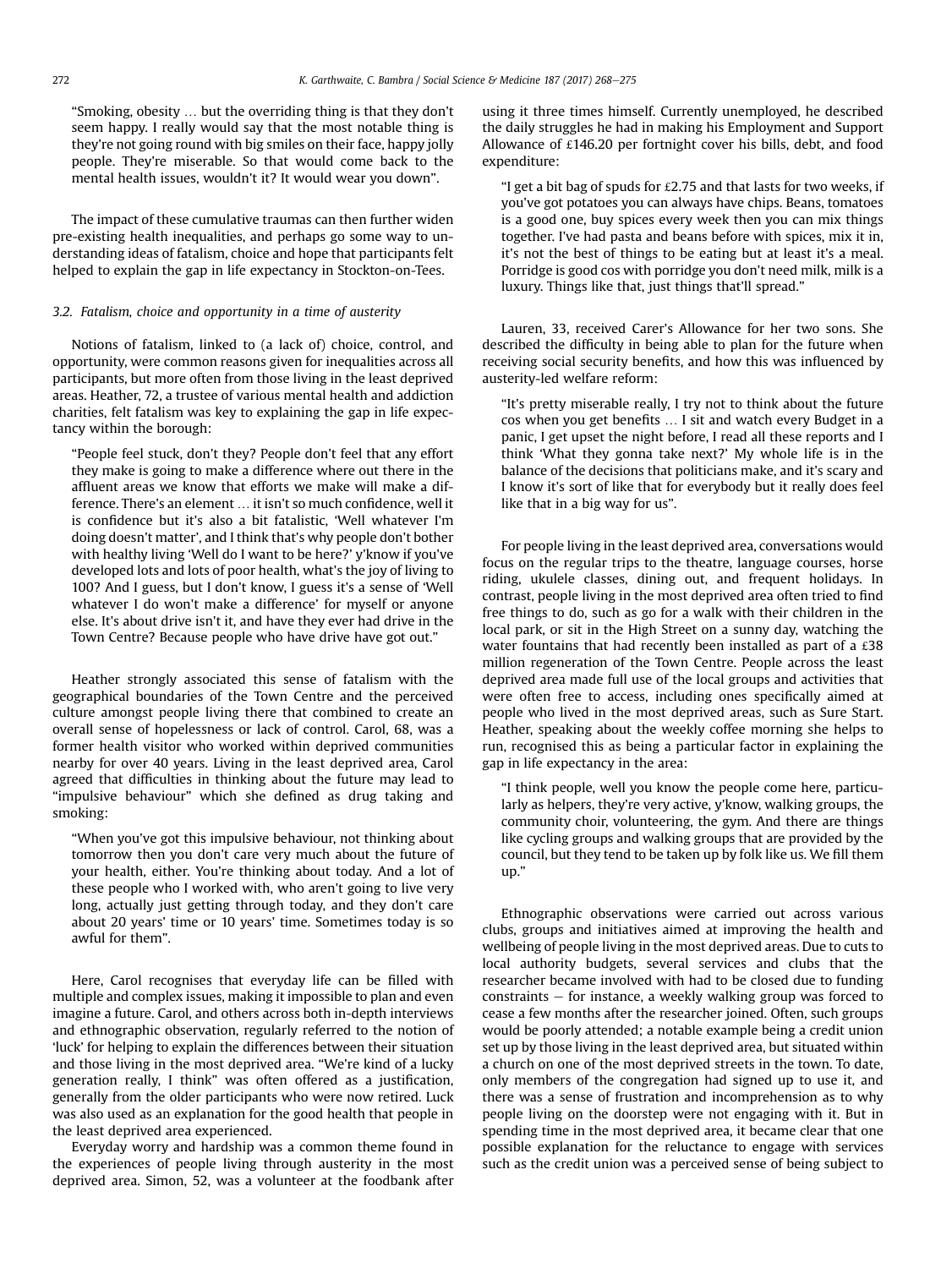judgement and stigma.

#### 3.3. The importance of judgement and attitude

Participants in the most deprived areas described a hardening of attitudes towards people living in low income areas. Living in the most deprived area, Lauren, 33, identified the struggles she had with judgemental attitudes, and the effect this could have upon accessing support:

"I think for me it's people's attitudes when you go and seek help. I think if you've never experienced it, someone looking down their nose at you because you don't work, or you've got depression whatever if may be, because you need something from society, you know financially or medically. You'd think nurses and doctors and receptionists, you'd think they'd be nice to you but what I found, and I would say … I would assume that people who are on the bad end of the health gap may feel the same, is that people's attitudes towards you are awful, it makes you not want to ask for help. All the time this message is that you're bad, it's on the telly, you're not a worthy person so at what point do you not access things because you feel it yourself?"

For Lauren, these attitudes were strongly linked to so-called 'poverty porn' television programmes which depict a certain lifestyle of benefits receipt or living on a low income. 'Poverty porn' has 'been used to critique documentary television in post-recession Britain which focuses on people in poverty as a-political diversionary entertainment' [\(Jensen, 2014:](#page-8-0) 2.6). This genre of television depicts people as lazy, criminal, violent, undisciplined and shameless, playing into the media and government rhetoric around people living on a low income. The impact of 'poverty porn' is particularly relevant given the second series of Love Productions' Benefits Street was set on Kingston Road in the deprived Portrack and Tilery ward, next to the Town Centre. The significance of "not speaking the same cultural language" as patients and the potential resultant impact on health inequalities was reinforced by the Town Centre GP Dr Harrison who spoke of the importance of the health service:

"I can give you the example of doctors, you know you've come into a fancy building here, which is intimidating for people. I speak with a posh voice, I'm wearing a tie which puts a certain barrier up. But also many doctors live in the wealthier parts of town. So they live in this very precious enclave, they drive in in a car, [they're] protected sealed in with air conditioning, they're listening to Radio 4, they're parking it, coming into their own safety environment which is very different to the environment people live in, they're seeing people, then they're going home. Occasionally they might do a home visit but they're not using … they're not really understanding where people are coming from, they will never really understand the financial constraints on people and it isn't just doctors, it's nurses, its health visitors, it's midwives, it's the whole health infrastructure, it's receptionists as well and they can often act as a barrier. We might say 'How on earth do they still continue to smoke? Don't they know it's bad for them? I've invited them three times to come and they haven't come' so you get these kind of … these attitudes, and then of course you get organisational culture where people talk about it in the tearoom and it reinforces those attitudes and you then get a kind of 'them' and 'us', patient blaming culture and it widens health inequalities."

The attitudes described by Dr Harrison have become progressively more noticeable amidst ongoing austerity and reforms to the social security system, he felt, and it was clear in the perspectives of those living in the most deprived area that they agreed with this. Naomi, 36, a recovering heroin addict, had a range of physical and mental health problems, including gastrointestinal issues, depression and anxiety. Naomi identified a stigmatising and judgemental attitude attached to her accessing the local pharmacy for her methadone:

"Every day I go to the chemist and it's supervised, I have to drink it. In the Stockton area everyone knows what you're going in for, no matter how well you're dressed, they still know what you're going in for so you get the funny looks. People look at you up and down and you know what they're thinking and that gets you down".

The health implications are clear, with such attitudes possibly impacting upon mental health and wellbeing, as Naomi suggests.

#### 4. Discussion and conclusion

This study has outlined lay perspectives on the experiences, understandings and explanations of health inequalities in two geographically close but socio-economically distant areas of a postindustrial town in the North East of England. In terms of explanations, it has found that inequalities in healthcare, including access, the importance of judgemental attitudes, and perceived place stigma, were the most prominent. Researching lay perspectives on health inequalities ethnographically allowed for an understanding of the nuanced and flexible explanations offered for gaps in health and life expectancy. In a review of the data surrounding lay knowledge and perspectives, [Blaxter \(1997: 750\)](#page-7-0) recognised the complexities and fluidity in seeking lay understandings of health inequalities:

"Throughout the research evidence, lay respondents tend rather to move back and forwards between concepts of cause which seem opposed, but which individuals can keep in equilibrium belief in responsibility about health behaviour and the importance of healthy mental attitudes on the one hand, and concepts of chance, luck, and inevitability on the other."

In keeping with findings from [Popay et al. \(2003\)](#page-8-0) and [Macintyre](#page-8-0) [et al. \(2005\)](#page-8-0), our results found that explanations for health inequalities varied depending on which method was employed. Findings demonstrate both converging and contrasting explanations for variation in health inequalities. [Davidson et al. \(2008: 178\)](#page-7-0) found that higher income groups were more likely to question rather than accept statistics on area inequalities in health, and to view faulty health behaviours as the result of lack of education or an irresponsible attitude. In this study, people living across the most and least deprived areas adhered to this perspective, at times, but were also able to attribute health inequalities to material and psychosocial factors. Ethnographic observation generated explanations which initially focused closely on behaviour and individualised factors  $-$  'hard' explanations [\(Macintyre, 1997\)](#page-8-0), whilst qualitative interviews revealed more nuanced justifications, for both groups, which prioritised altogether more structural, material and psychosocial influences  $-$  the 'soft' explanations as put forward by [Macintyre \(1997\)](#page-8-0). Inequalities in healthcare, including access, the importance of judgemental attitudes, and perceived stigma, were then offered as explanations for the stark gap in spatial inequalities in the area. These lay perspectives link to the wider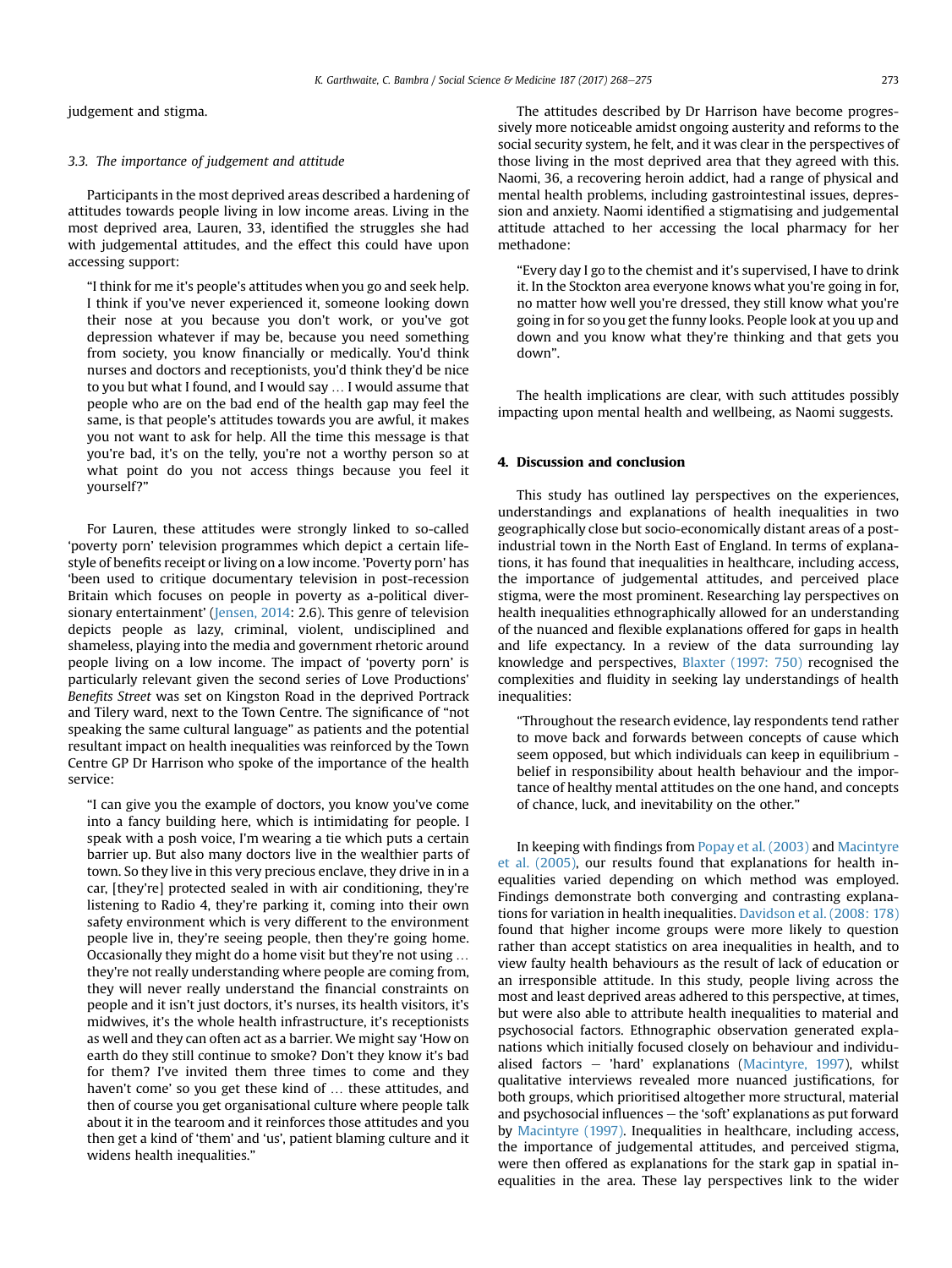<span id="page-7-0"></span>academic literature on health and place with compositional factors privileged over contextual ones.

A notable difference between the previous work by [Popay et al.](#page-8-0) [\(2003\), Macintyre et al. \(2005\)](#page-8-0) and Davidson et al. (2008) and this study is the context of austerity measures and cuts to the social security safety net which do not affect all groups or neighbourhoods equally. The importance of this context is evident when we consider the deeply divisive rhetoric between 'shirkers', 'skivers', 'workers' and 'scroungers' being applied to people living on a low income (Garthwaite, 2011) and the emergence of a 'new welfare commonsense' as identified by [Jensen \(2014\).](#page-8-0) The idea of 'commonsense' relies heavily on the welfare dependent and deceptive benefit 'scrounger' who is then portrayed as a figure of social disgust by politicians and the media. This thereby enables the state to retreat from providing basic levels of welfare support with reliance on charity becoming the norm for many in the most deprived neighbourhoods (Garthwaite, 2016b). As our findings have shown, the resultant judgemental attitudes towards people living in low income areas can then impact negatively upon people's (often already poor) mental health, with the ensuing stigma preventing them from seeking further help and support. Lay accounts of health inequalities across both areas were shaped by oftrepeated stereotypes that focused on individual behaviour and lifestyle choice (hard explanations), which at times obscured material and psychosocial explanations (and their political determinants, such as austerity) for wider societal inequality and in a way let those living in less deprived areas "off the hook" in terms of any shared responsibility.

In both in-depth interviews and ethnographic observations, fatalism, control and opportunity were discussed by participants across both neighbourhoods, but particularly in the least deprived area. This advances the lay perspectives literature as whilst it is in keeping with the importance of psychosocial factors as identified by [Smith \(2017\),](#page-8-0) it locates a new specific psychosocial pathway expressed by participants. Within the health inequalities literature, the concept of fatalism has been used to explain the supposed unhealthy lifestyles of people living in the most deprived groups (Bolam et al., 2004; [Marmot and Wilkinson, 2001](#page-8-0)). In a study of perspectives on health in middle class families, Backett (1987, cited in Backett, 1992: 264) found respondents were not only more openly fatalistic about health matters but also regularly focused on the wider socio-economic and political factors which they described as constraining an individual's possibilities to 'achieve'. The recurrent phrase 'we're very lucky' was also evident in Backett's research.

Fatalism has been conceptualized by [Savage et al. \(2013: 1217\)](#page-8-0) in three different ways - low control over health improvement; low control over lifestyle change; and a fear of change and the unexpected. The most relevant to the findings presented here is low control over health improvement, which was linked by participants to the negative effects that living a life affected by multiple and complex issues; for instance, food and fuel poverty, debt, bereavement, relationship breakdown, and sexual/domestic abuse. The accumulation of these factors then makes it difficult for people living in the most deprived areas to dedicate time and resources to protecting and managing their health.

That is not to say people are without the desire to make such changes; rather and as Elliott et al. (2015: 227) have commented, "what some professionals and/or researchers see as fatalism or a low locus of control are revealed as realistic assessments of the limited opportunities people have to control their lives". Perhaps what is needed, then, is the approach of 'empathetic ethnographers' as suggested in findings from Garthwaite et al. (2016). In considering potential directions for future investigation, their participants were clear that health inequalities researchers need to interrogate what such inequalities mean in people's social worlds, as suggested by [Scambler \(2012: 144\).](#page-8-0) This included prioritising listening to, and working to understand, the experiences of communities experiencing the brunt of health inequalities; again, especially important at a time of austerity.

#### Acknowledgements

Thank you to all of the participants in the study who gave up their time to take part in the research. This project was funded by a Leverhulme Trust RL-2012-006 Research Leadership Award held by Professor Clare Bambra (award reference RL-2012-006). The views expressed are those of the authors and not necessarily those of the funder. CB is a Senior Investigator of Fuse, the Centre for Translational Research in Public Health. Funding for Fuse comes from the British Heart Foundation, Cancer Research UK, Economic and Social Research Council, Medical Research Council, the National Institute for Health Research, under the auspices of the UK Clinical Research Collaboration, and is gratefully acknowledged. The views expressed in this paper do not necessarily represent those of the funders or UKCRC. The funders had no role in study design, data collection and analysis, decision to publish, or preparation of the manuscript.

#### References

- [Backett, K., 1992. The construction of health knowledge in middle class families.](http://refhub.elsevier.com/S0277-9536(17)30315-5/sref1) [Health Educ. Res. 7 \(4\), 497](http://refhub.elsevier.com/S0277-9536(17)30315-5/sref1)-[507.](http://refhub.elsevier.com/S0277-9536(17)30315-5/sref1)
- [Backett, K., 1987. The Achievement of Health: the Middle Classes Discuss Health in](http://refhub.elsevier.com/S0277-9536(17)30315-5/sref2) [Families. Working Paper No. 13. Research Unit in Health and Behavioural](http://refhub.elsevier.com/S0277-9536(17)30315-5/sref2) [Change, Edinburgh](http://refhub.elsevier.com/S0277-9536(17)30315-5/sref2).
- [Backett-Milburn, K., Cunningham-Burley, S., Davis, J., 2003. Contrasting lives, con](http://refhub.elsevier.com/S0277-9536(17)30315-5/sref3)[trasting views? Understandings of health inequalities from children in differing](http://refhub.elsevier.com/S0277-9536(17)30315-5/sref3) [social circumstances. Soc. Sci. Med. 57 \(4\), 613](http://refhub.elsevier.com/S0277-9536(17)30315-5/sref3)-[623](http://refhub.elsevier.com/S0277-9536(17)30315-5/sref3).

[Bambra, C., 2016. Health Divides: where You Live Can Kill You. Policy Press, Bristol](http://refhub.elsevier.com/S0277-9536(17)30315-5/sref4).

[Bambra, C., Garthwaite, K., 2015. Austerity, welfare reform and the English health](http://refhub.elsevier.com/S0277-9536(17)30315-5/sref5) [divide. Area 47 \(3\), 341](http://refhub.elsevier.com/S0277-9536(17)30315-5/sref5)-[343](http://refhub.elsevier.com/S0277-9536(17)30315-5/sref5).

- [Bambra, C., Robertson, S., Kasim, A., Smith, J., Cairns-Nagi, J.M., Copeland, A.,](http://refhub.elsevier.com/S0277-9536(17)30315-5/sref6) [Finlay, N., Johnson, K., 2014. Healthy land? An examination of the area-level](http://refhub.elsevier.com/S0277-9536(17)30315-5/sref6) association between brownfi[eld land and morbidity and mortality in England.](http://refhub.elsevier.com/S0277-9536(17)30315-5/sref6) [Environ. Plan. A 46 \(2\), 433](http://refhub.elsevier.com/S0277-9536(17)30315-5/sref6)-[454](http://refhub.elsevier.com/S0277-9536(17)30315-5/sref6).
- [Barnes, M.C., Gunnell, D., Davies, R., Hawton, K., Kapur, N., Potokar, J., Donovan, J.L.,](http://refhub.elsevier.com/S0277-9536(17)30315-5/sref41) [2016. Understanding vulnerability to self-harm in times of economic hardship](http://refhub.elsevier.com/S0277-9536(17)30315-5/sref41) [and austerity: a qualitative study. BMJ Open 6 \(2\), e010131.](http://refhub.elsevier.com/S0277-9536(17)30315-5/sref41)
- [Bartley, M., 2004. Health Inequality: an Introduction to Theories, Concepts and](http://refhub.elsevier.com/S0277-9536(17)30315-5/sref7) [Methods. Polity Press, Cambridge.](http://refhub.elsevier.com/S0277-9536(17)30315-5/sref7)
- [Bernard, P., Charafeddine, R., Frohlich, K.L., Daniel, M., Kestens, Y., Potvin, L., 2007.](http://refhub.elsevier.com/S0277-9536(17)30315-5/sref42) [Health inequalities and place: a theoretical conception of neighbourhood. Soc.](http://refhub.elsevier.com/S0277-9536(17)30315-5/sref42) [Sci. Med. 65 \(9\), 1839](http://refhub.elsevier.com/S0277-9536(17)30315-5/sref42)-[1852](http://refhub.elsevier.com/S0277-9536(17)30315-5/sref42).
- [Blaxter, M., 1983. The causes of disease women talking. Soc. Sci. Med. 17 \(2\),](http://refhub.elsevier.com/S0277-9536(17)30315-5/sref8)  $59 - 69.$  $59 - 69.$  $59 - 69.$
- [Blaxter, M., 1997. Whose fault is it? People's own conceptions of the reasons for](http://refhub.elsevier.com/S0277-9536(17)30315-5/sref9) health inequalities. Soc. Sci. Med.  $44(6)$ , 747-[756.](http://refhub.elsevier.com/S0277-9536(17)30315-5/sref9)
- [Bolam, B., Murphy, S., Gleeson, K., 2004. Individualisation and inequalities in health:](http://refhub.elsevier.com/S0277-9536(17)30315-5/sref10) a qualitative study of class identity and health. Soc. Sci. Med. 59 $(7)$ , 1355–[1365](http://refhub.elsevier.com/S0277-9536(17)30315-5/sref10).
- [Cummins, S., Curtis, S., Diez-Roux, A.V., et al., 2007. Understanding and representing](http://refhub.elsevier.com/S0277-9536(17)30315-5/sref11) ['place' in health research: a relational approach. Soc. Sci. Med. 65, 1825](http://refhub.elsevier.com/S0277-9536(17)30315-5/sref11)-[1835](http://refhub.elsevier.com/S0277-9536(17)30315-5/sref11).
- [Curtis, S., Rees Jones, I., 1998. Is there a place for geography in the analysis of health](http://refhub.elsevier.com/S0277-9536(17)30315-5/sref12) [inequality? Sociol. Health](http://refhub.elsevier.com/S0277-9536(17)30315-5/sref12) & Illn. 20 (5),  $645-672$  $645-672$ .
- [Davidson, R., Mitchell, R., Hunt, K., 2008. Location, location, location: the role of](http://refhub.elsevier.com/S0277-9536(17)30315-5/sref13) [experience of disadvantage in lay perceptions of area inequalities in health.](http://refhub.elsevier.com/S0277-9536(17)30315-5/sref13) [Health](http://refhub.elsevier.com/S0277-9536(17)30315-5/sref13) & Place  $14(2)$ ,  $167-181$ .
- [Davidson, R., Kitzinger, J., Hunt, K., 2006. The wealthy get healthy, the poor get](http://refhub.elsevier.com/S0277-9536(17)30315-5/sref14) poorly? Lay perceptions of health inequalities. Soc. Sci. Med.  $62(9)$ ,  $2171-2182$  $2171-2182$ .
- [Egan, M., Lawson, L., Kearns, A., Conway, E., Neary, J., 2015. Neighbourhood de](http://refhub.elsevier.com/S0277-9536(17)30315-5/sref15)[molition, relocation and health. A qualitative longitudinal study of housing-led](http://refhub.elsevier.com/S0277-9536(17)30315-5/sref15) [urban regeneration in Glasgow. UK. Health](http://refhub.elsevier.com/S0277-9536(17)30315-5/sref15) & place 33,  $101-108$ .
- [Elliott, E., Popay, J., Williams, G., 2015. Knowledge of the everyday: confronting the](http://refhub.elsevier.com/S0277-9536(17)30315-5/sref16) [causes of health inequalities. In: Smith, K., Hill, S., Bambra, C. \(Eds.\), Health](http://refhub.elsevier.com/S0277-9536(17)30315-5/sref16) [Inequalities: Critical Perspectives. Oxford University Press, Oxford, pp. 222](http://refhub.elsevier.com/S0277-9536(17)30315-5/sref16)-[237.](http://refhub.elsevier.com/S0277-9536(17)30315-5/sref16)

[Garthwaite, K., 2016a. Hunger Pains: Life inside Foodbank Britain. Policy Press,](http://refhub.elsevier.com/S0277-9536(17)30315-5/sref17) **[Bristol](http://refhub.elsevier.com/S0277-9536(17)30315-5/sref17)** 

- Garthwaite, K., 2016b. "[I feel I'm giving something back to society](http://refhub.elsevier.com/S0277-9536(17)30315-5/sref18)": constructing the 'active citizen' [and responsibilising food bank use. Soc. Policy](http://refhub.elsevier.com/S0277-9536(17)30315-5/sref18) & [Soc. 12 \(4\),](http://refhub.elsevier.com/S0277-9536(17)30315-5/sref18)  $611 - 624$  $611 - 624$  $611 - 624$ .
- Garthwaite, K., 2011. '[The language of shirkers and scroungers?](http://refhub.elsevier.com/S0277-9536(17)30315-5/sref19)' Talking about [illness, disability and coalition welfare reform. Disabil. Soc. 26 \(3\), 369](http://refhub.elsevier.com/S0277-9536(17)30315-5/sref19)-[372](http://refhub.elsevier.com/S0277-9536(17)30315-5/sref19).
- [Garthwaite, K., Smith, K.E., Bambra, C., Pearce, J., 2016. Desperately Seeking](http://refhub.elsevier.com/S0277-9536(17)30315-5/sref43)